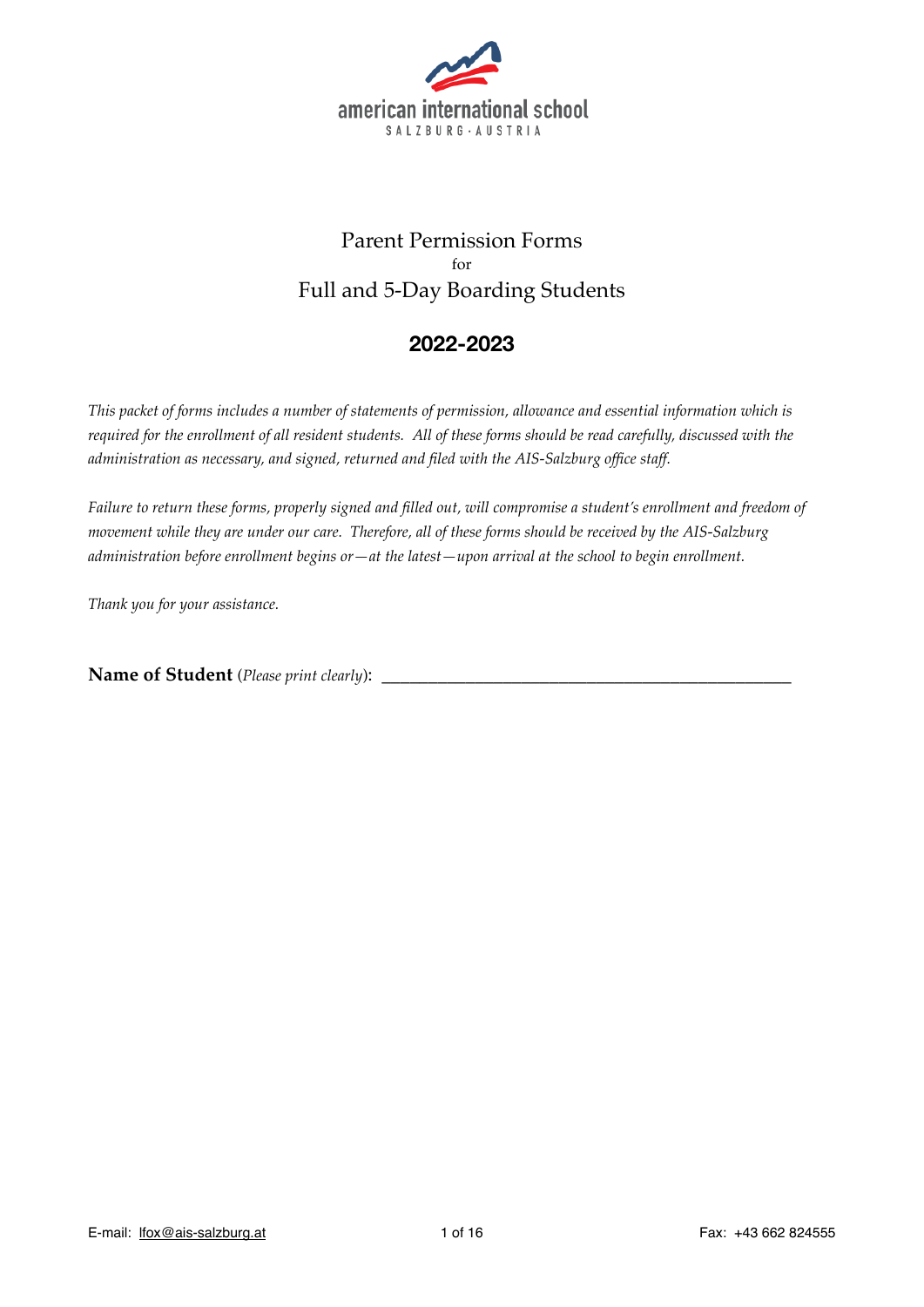# **Enrollment Form 1:** *Child Protection Agreement*

The administration and staff of the American International School-Salzburg take child protection very seriously. Not only is this required by law here in Austria and the European Union, but child protection standards represent a necessary foundation of safeguarding, protection and support that is the basis for a successful, respectful and safe school year at AIS-Salzburg for all members of our community.

Child protection is an overarching concept that governs and sets the parameters required to provide a safe, secure and respectful environment in our school community. At AIS-Salzburg, there is no higher priority than to keep the young people enrolled here secure and free from maltreatment of any kind. To this end, the school administration, teaching faculty, resident-care staff and non-teaching staff members have developed a child-protection policy which is embedded within our mission and beliefs and governs all relationships within our community—relationships that are intended to provide a respectful, compassionate and caring climate that all can agree with and help maintain.

Fundamentally, the AIS-Salzburg Child Protection Policies and Procedures ensure three things:

| 1. Safeguarding | Proactive implementation of child protection measures throughout the<br>school and by all members of the staff and all aspects of programming.<br>Effective child protection can only be maintained following required training<br>of our staff members and the understanding of all applicable laws and<br>ordinances relevant to this issue. This is the basis for the establishment of a<br>reliable condition of security and safety for our AIS-Salzburg community<br>members.                                                    |
|-----------------|----------------------------------------------------------------------------------------------------------------------------------------------------------------------------------------------------------------------------------------------------------------------------------------------------------------------------------------------------------------------------------------------------------------------------------------------------------------------------------------------------------------------------------------|
| 2. Protection   | Protection entails the active reporting, recording and further actions and<br>procedures carried out which ensure that child protection standards of care<br>are defended at AIS-Salzburg and enforced with determination and<br>adequate professionalism at all times.                                                                                                                                                                                                                                                                |
| 3. Support      | Incidents of abuse, maltreatment, neglect or abuse mandate a high level of<br>support be provided the victims and their families. This support may<br>include direct and immediate intervention, procedural steps and<br>professional discretion, protection from further harm, involvement of<br>professionals or authorities from outside the school, or any other means<br>necessary and sufficient to immediately put and end to any such violations<br>of the dignity and respect owed the members of our community at all times. |

As parents of our students, you play an important role in child protection and stand side-by-side with us as bulwarks against abuse, maltreatment, bullying, neglect, mishandling, harassment, harm and any other action or attitude that compromises the safety of our community and all of its individual members. We encourage all members of our school community to read the AIS-Salzburg Child Protection Policies and Procedures in order to understand our commitment to this mandated and legal standard.

The full AIS-Salzburg Child Protection Policy and Procedures document can be downloaded and read here: [https://www.ais-salzburg.at/wp-content/uploads/2021/07/CHILD-PROTECTION-POLICY-AND-](https://www.ais-salzburg.at/wp-content/uploads/2021/07/CHILD-PROTECTION-POLICY-AND-PROCEDURES-HANDBOOK.pdf)[PROCEDURES-HANDBOOK.pdf](https://www.ais-salzburg.at/wp-content/uploads/2021/07/CHILD-PROTECTION-POLICY-AND-PROCEDURES-HANDBOOK.pdf)

*I, the parent or guardian of \_\_\_\_\_\_\_\_\_\_\_\_\_\_\_\_\_\_\_\_\_\_\_\_\_\_\_\_\_\_\_\_\_\_ have informed myself and agree to the school's efforts to safeguard, protect and support all members of our community in accordance with the law, common standards of respect and care, and best practices of international schools around the world.*

*Name: \_\_\_\_\_\_\_\_\_\_\_\_\_\_\_\_\_\_\_\_\_\_\_\_\_\_\_\_\_\_\_\_\_\_\_\_\_\_\_\_\_\_\_\_\_*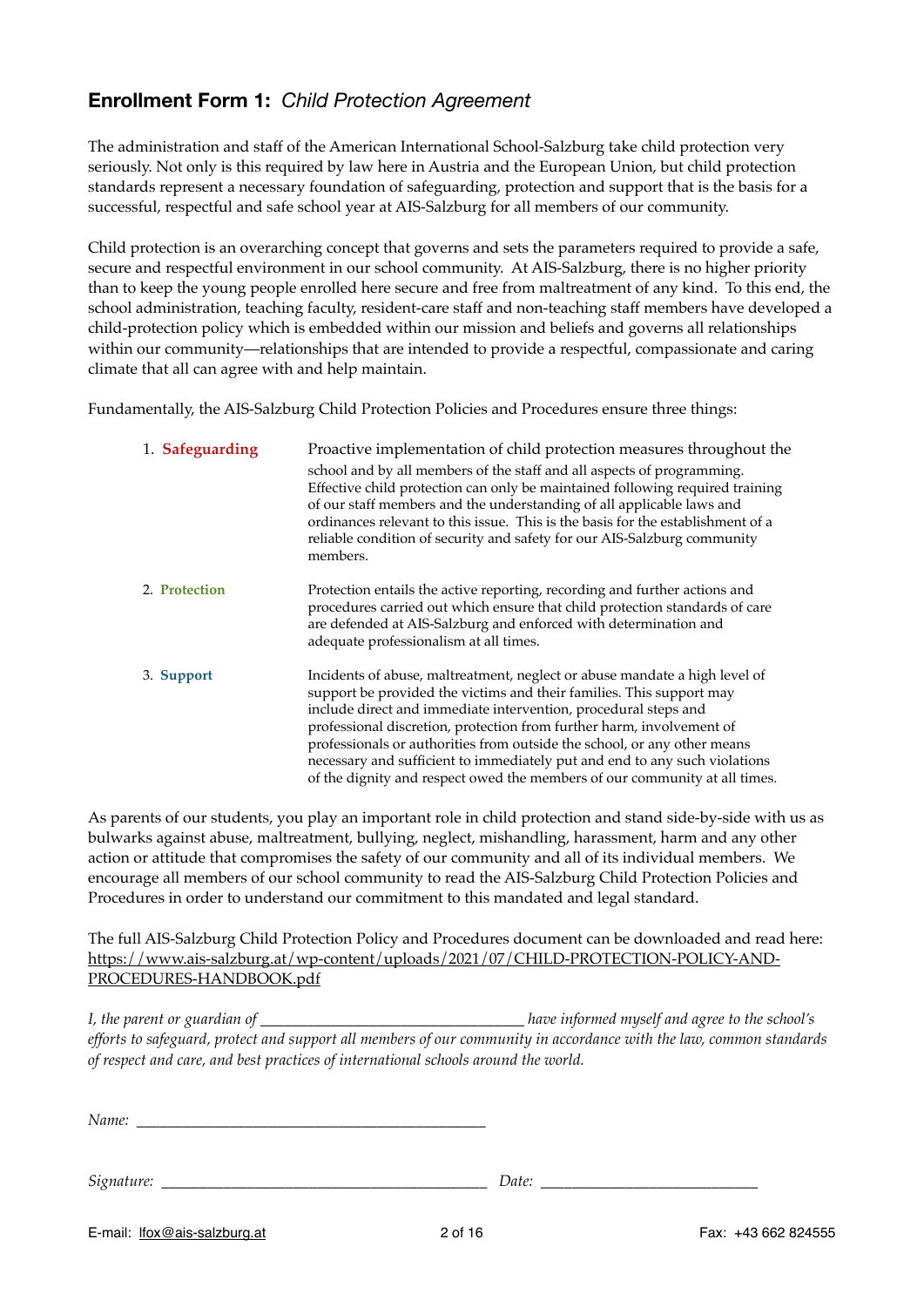## **Enrollment Form 2:** *Personal Data Consent*

## *Client Consent Form: Personal Data Protection (GDPR)*

In accordance with the European Union Regulation 2016/679 which established standards regarding the protection of data processed and stored as well as the free movement of data. This regulation is generally referred to as the General Data Protection Regulation (GDPR). The American International School-Salzburg is required by this regulation to create and provide a framework of policies which establishes an adequate level of protection of personal data collected and handled by the school staff. Personal data collected and processed by AIS-Salzburg includes that of (a) of enrolled students, (b) parents and legal guardians of students enrolled, (c) employees, and (d) contractual partners of AIS-Salzburg.

#### Whereby:

- 1. The term '*client*' refers to any student enrolled at AIS-Salzburg as well as their legal guardians who have signed a contractual agreement establishing formal enrollment at AIS-Salzburg for educational purposes.
- 2. The term '*contractual partner*' refers particularly to those who sign and enter into any formal agreement with AIS-Salzburg (parents and legal guardians) as well as employees and all others with which AIS-Salzburg enters a contractual arrangement.

With this form of consent specifically and the AIS-Salzburg Data Protection Policy generally, the administration of AIS-Salzburg hereby informs all clients of (I) the nature and categories of the personal data collected and processed at AIS-Salzburg, (II) the purposes for which their personal data is processed by AIS-Salzburg, (III) the third parties to which personal data is transferred, as well as (IV) the individual rights of clients regarding the processing of their personal data and how these rights can be exercised.

#### *I. Purposes for Which Personal Data is Collected and Processed at AIS-Salzburg*

The American International School-Salzburg is a private, independent, secondary boarding and day school providing a college-preparatory education in English and in accordance with U.S. High School Diploma standards as well as criteria established by the Advanced Placement® program of the College Board Organization in the United States. AIS-Salzburg is fully accredited to offer this program and diploma by the Middle States Association of Colleges and Schools. The school's mission defines the following educational goals and purposes:

A. to provide a college-preparatory secondary education and diploma to students ages 12 to 18 in accordance with internationally-recognized standards and expectations of professional practice and benchmarks;

B. to provide safe, secure, and adequate residential accommodations to all boarding students;

C. to establish and carry out a program of activity which enhances the physical well-being and development of our students;

- D. to provide for adequate nutrition, environmental conditions and health support for all students;
- E. to provide adequate direction, supervision, instruction, guidance, and order to facilitate the above.

In order to carry out our mission and the above-listed educational goals, the administration, staff, and faculty of AIS-Salzburg must collect and process personal data belonging to our clients (parents, legal guardians and enrolled students).

AIS-Salzburg is committed to the privacy and security of personal data collected and processed within the principles of the GDPR. Our policy ensures that:

- 1. We obtain all necessary and mission-related personal data fairly.
- 2. We maintain all necessary and mission-related personal data for specific purposes.
- 3. We process personal data in ways related to the purposes inherent in the mission.
- 4. We keep personal data safe and secure.
- 5. We keep personal data accurate and up-to-date
- 6. We process personal data that is adequate, relevant, but not excessive to privacy
- 7. We retain no data longer than necessary.
- 8. We provide copies of individual's personal data on request of the client.

#### *II. Nature and Categories of Client Personal Data Collected*

*Client personal data collected by AIS-Salzburg is stored securely in electronic form both internally on the school's server as well as on the external server of the PowerSchool® Student Information System. Access to all client personal data is restricted by policy to authorized staff members and for specific purposes related to the school's mission. Please refer to the AIS-Salzburg Data Protection Policy as well as the* 

*A. Parent and Legal Guardian Data*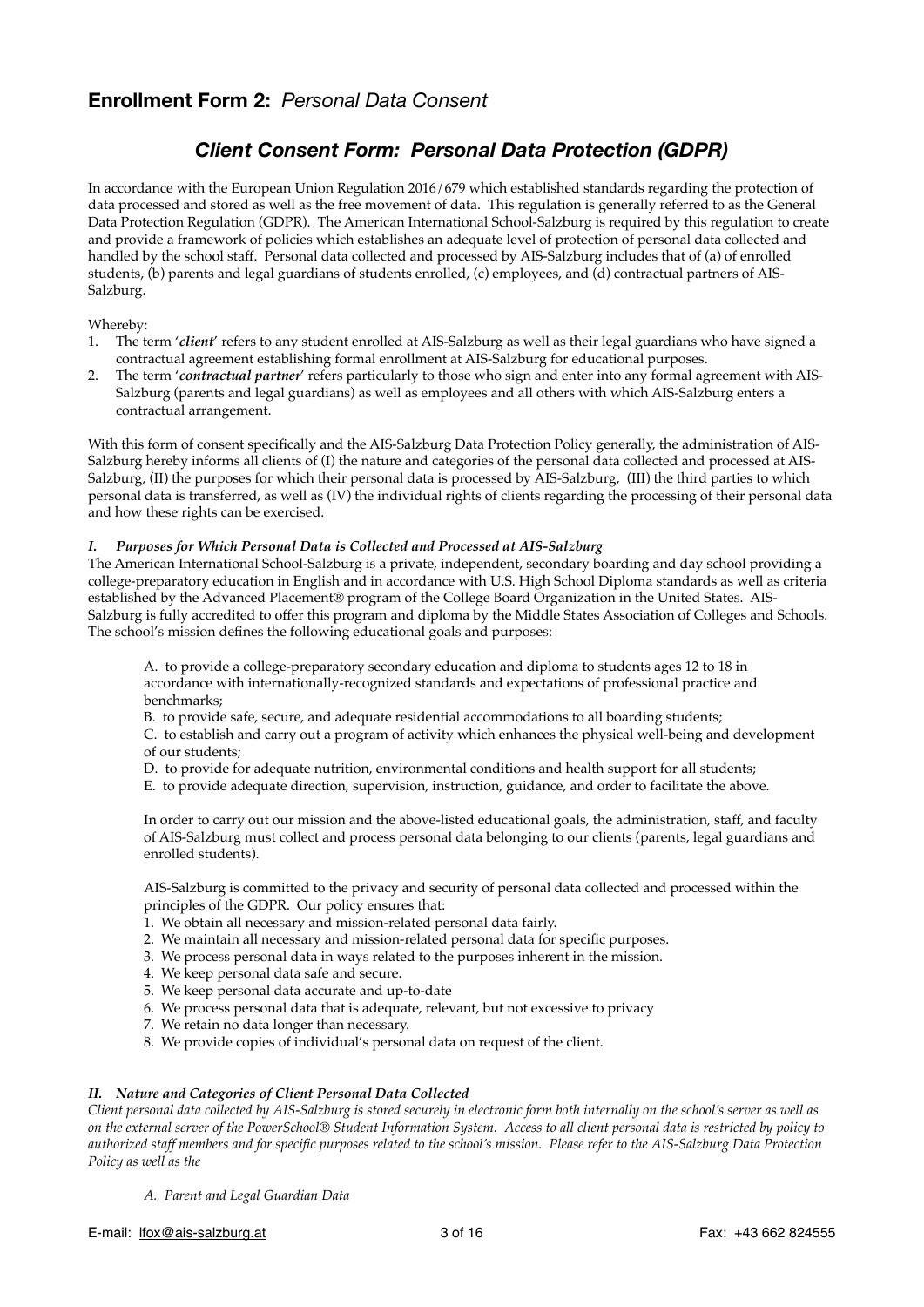- 1. Name and surname
- 2. Address of residence
- 3. Employer
- 4. Telephone, fax, and e-mail contacts
- 5. Family status and relationship information
- 6. Bank data
- 7. Signature
- 8. Financial account records
- *B. Enrolled Student Personal Data*
	- 1. Name and surname
	- 2. Address of residence
	- 3. Gender and date of birth
	- 4. Nationality/citizenship(s)
	- 5. Telephone, fax, and e-mail contacts
	- 6. Passport(s) number, date of issuance/expiration, valid visas
	- 7. Personal photo
	- 8. Previous school name, address, contact information, contact person
	- 9. Transcripts of previous educational results
	- 10. Personal evaluative recommendations from former instructors
	- 11. Health and medical parameters, including:
		- a. weight, hair & eye color, distinguishing physical marks
		- b. history of previously-diagnosed health issues
		- c. allergen information
		- d. restrictions due to diagnosed health issues
		- e. previous hospitalization and surgeries
		- f. regular medication

g. abnormalities regarding eyes, ears, nose, throat, paired organs, gastrointestinal tract, respiratory system, neurological systems, metabolic/endocrine systems, genitourinary

- systems or muskuloskeletal systems
- h. immunization record
- i. use of corrective lenses or hearing aides
- j. orthodontic procedures; previous and ongoing
- 12. Primary, secondary and tertiary languages
- 13. Login and password information to access Student Information System
- 14. Attendance records
- 15. Social/Behavioral history records
- 16. Academic results including evaluated assignments and evaluations
- 17. Grade-point average
- 18. University admissions plans and actions
- 19. External examination results (SATI, SATII, AP®, IELTS, Stanford 10)
- 20. Language proficiency evaluations
- 21. Honors and citations
- 22. Staff commentary, personal evaluations, recommendations
- 23. Student account financial records
- 24. Activities enrollment records
- 25. CCTV imaging
- 26. Academic and activities schedules
- 27. Final transcript records
- 28. Alumni contact information

*C. Applicant and Applicant Parent or Guardian Personal Data*

- 1. Name and surname
- 2. Address of residence
- 3. Employer
- 4. Telephone, fax, and e-mail contacts
- 5. Family status and relationship information
- 6. Bank data
- 7. Signature
- 8. Gender and date of birth
- 9. Nationality/citizenship(s)
- 10. Telephone, fax, and e-mail contacts
- 11. Passport(s) number, date of issuance/expiration, valid visas
- 12. Personal photo
- 13. Previous school name, address, contact information, contact person
- 14. Transcripts of previous educational results
- 15. Personal evaluative recommendations from former instructors
- 16. CCTV imaging during school visit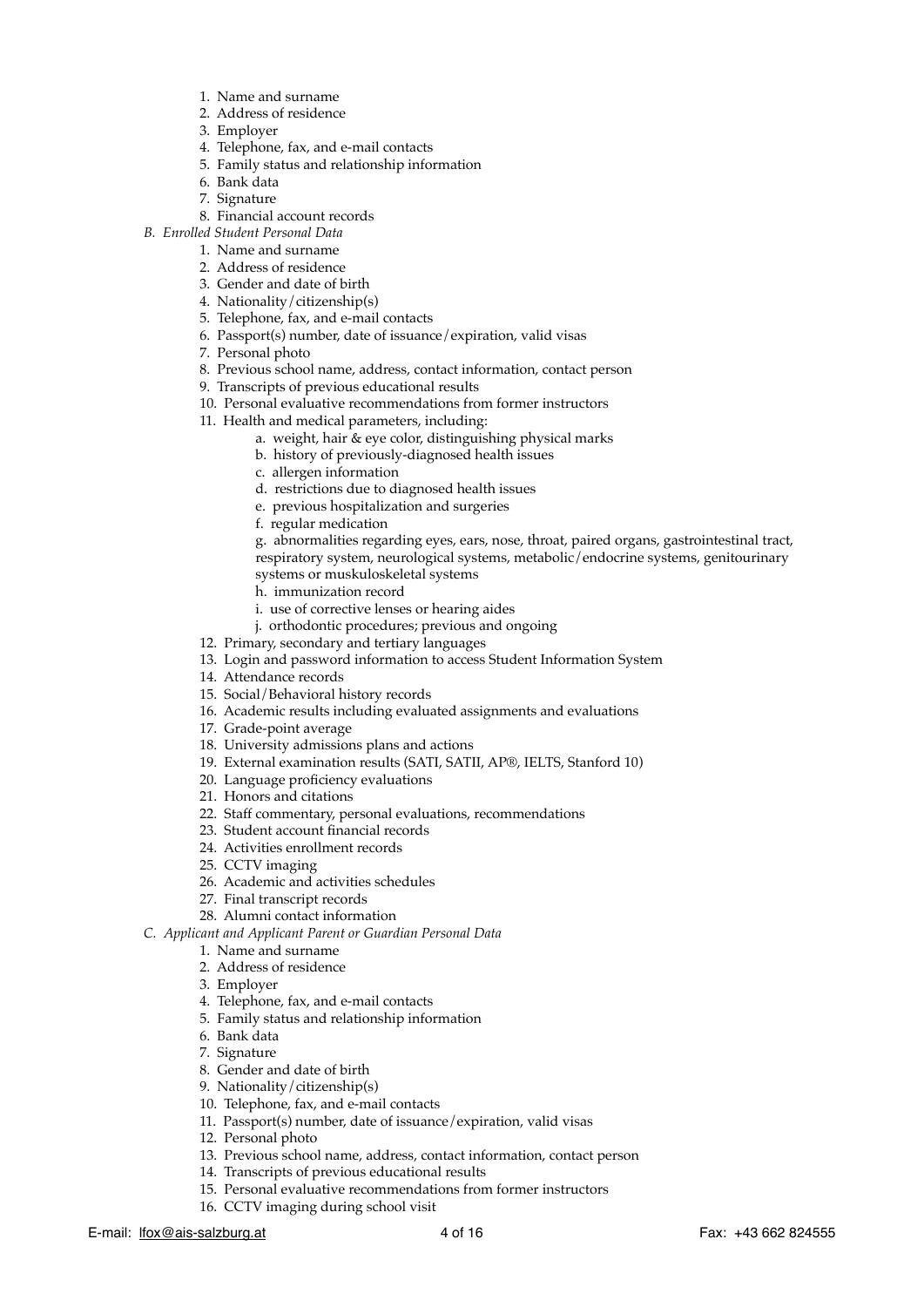#### **III. Personal Data Transfer to Contractual and Non-contractual Partners**

In order to carry out the above-stated mission and goals adequately and efficiently, the administration, staff, and faculty of AIS-Salzburg must occasionally transfer client personal data to third parties. These third-parties include contractual partners of AIS-Salzburg who have a legal, binding agreement with the school as well as non-contractual third-parties. Personal data transferred to third parties must always occur within the guidelines and parameters of the AIS-Salzburg Data Protection Policy to ensure the security and privacy of such personal data.

*A. Contractual Partners to Whom Personal Data is Transferred*

| Contracted Parter                            | <b>Personal Data Transferred</b>                   |
|----------------------------------------------|----------------------------------------------------|
| PowerSchool.com                              | name, address, academic records, evaluations,      |
|                                              | commentary, passport and visa documentation,       |
|                                              | academic scheduling, social-behavioral records,    |
|                                              | attendance records, documented summaries of        |
|                                              | educational progress, images                       |
| College Board Organization (AP/SAT)          | name, address, nationality, educational status,    |
|                                              | gender, voice, residence                           |
| Dr. Herbert Huber Accounting GmbH            | names, DOB, financial statements, bank account     |
|                                              | information, contact information                   |
| Kitchen catering (Contento GmbH)             | names, surnames, DOB, preferences                  |
| Housekeeping (Delina GmbH)                   | student numbers and names                          |
| <b>Internet Provision (Netzwerk GmbH)</b>    | student numbers, employee data                     |
| Communication (A1 Austria GmbH)              | telephone, fax numbers                             |
| Laundry (Stanglmayer Germany GmbH)           | personal clothing, residence location              |
| Copying (Ricoh Austria GmbH)                 | physical document copies/scanning                  |
| Brochures/Marketing (COCO GmbH)              | Imaging                                            |
| Banking (Raifffeisenkasse Salzburg GmbH)     | bank account information, names, address, passport |
|                                              | information, residency documentation               |
| Legal Assistance (Ferner, Hornung & Partner) | name, contact information, passport and visa       |
|                                              | information, financial information                 |
| <b>Educational Agencies (Various)</b>        | student contact information, academic information, |
|                                              | passport and visa information, academic history,   |
|                                              | recommendations                                    |

Non-contractual third-parties to which personal data is transferred are generally of three types: (a) political/legal entities with authority over AIS-Salzburg, (b) other educational institutions who request and receive personal data of students interested in acceptance and enrollment, and (c) licensed health officials who are referred to for student health issues.

*B. Non-contractual Partners to Which Personal Data is Transferred*

| Non-Contractual Parters                  | Personal Data Transferred                                 |
|------------------------------------------|-----------------------------------------------------------|
| City of Salzburg                         | names, addresses, DOB, birth certificate, passport        |
|                                          | information, images, criminal records                     |
| Salzburg Magistrat                       | passport and visa documentation, images, medical          |
|                                          | history documentation, birth certificates, financial      |
|                                          | statements, confirmation of enrollment                    |
| <b>Tertiary Educational Institutions</b> | transcripts, images, examination and academic results,    |
|                                          | commentary frominstructors, personal statements           |
| Other Educational Institutions           | transcripts, images, historical academic records, social/ |
|                                          | behavioral record, commentary, recommendations,           |
|                                          | confirmation of enrollment                                |
| Health Care Facilitators*                | name, residence, health records, physical data, images,   |
|                                          | passport/visa, financial records and contact information  |

*\*Please note that all visits to health officials requires specific consent for medical treatment and the transfer of health and medical data between such officials and AIS-Salzburg. This consent is provided upon enrollment on the Consent for Medical Treatment and Transmission of Medical Information form.*

#### **IV. Individual Client Rights**

All clients of AIS-Salzburg (parents, legal guardians and enrolled students) have the following rights as regards the collection and processing of their personal data by AIS-Salzburg:

1. To know and be able to contact the Data Protection Officer (DSO) of AIS-Salzburg:

Paul McLean Moosstrasse 106 A-5020 Salzburg, Austria Tel.: +43 662 824617

E-mail: [lfox@ais-salzburg.at](mailto:office@ais-salzburg.at) 1 0 = 5 of 16 Fax: +43 662 824555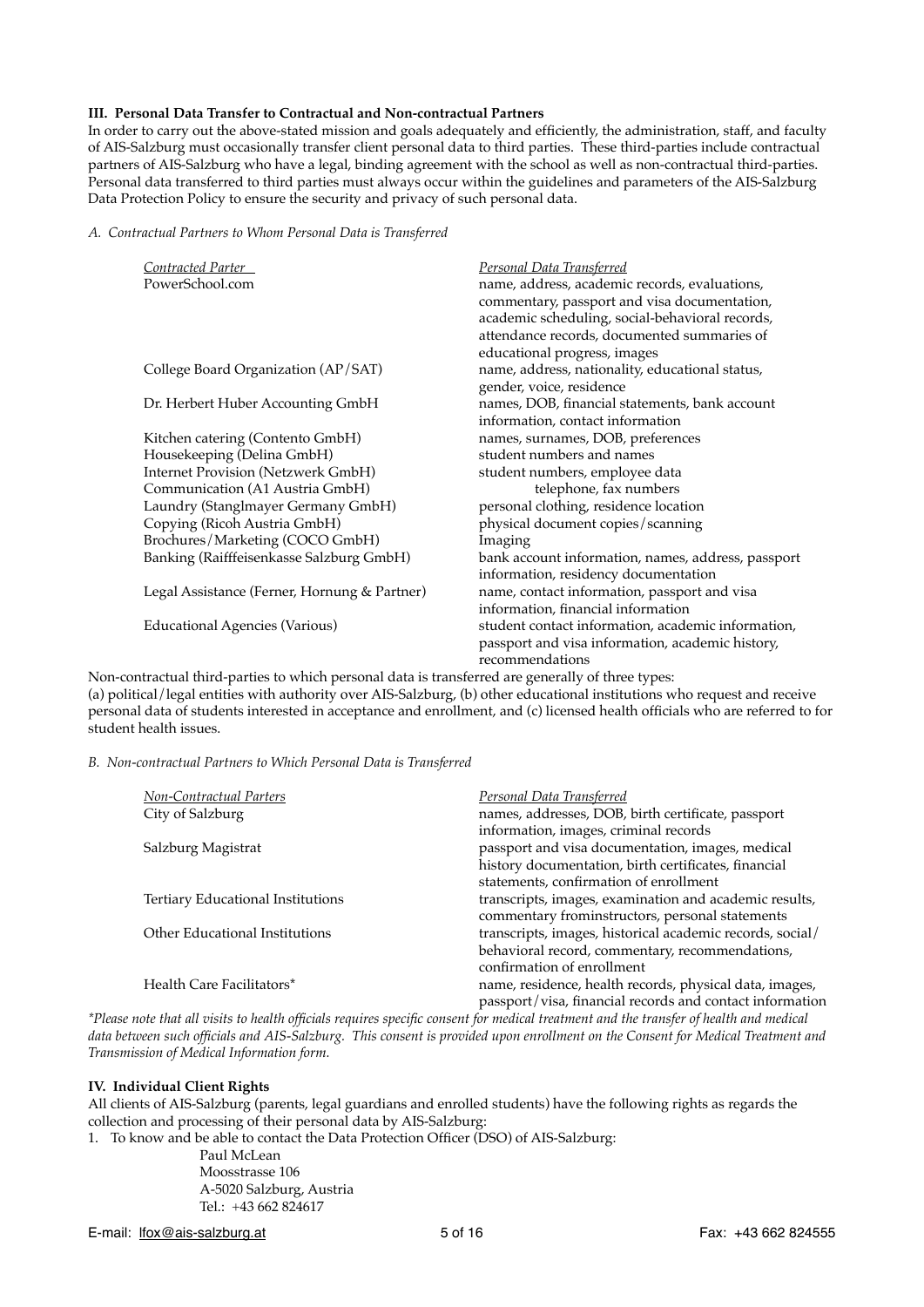Fax: +43 662 824555 E-mail: [pmclean@ais-salzburg.at](mailto:pmclean@ais-salzburg.at)

- 2. To know the purposes for which personal data is collected and processed at AIS-Salzburg.
- 3. To know the interests and motivation of the school personnel and third parties to which personal data may be transferred.
- 4. To know any and all third-parties to which AIS-Salzburg may transfer personal data and for what purposes.
- 5. To know that personal data may, in come cases, be transferred to organizations (universities, colleges, secondary schools, etc.) that are outside of the EU and with whom the GDPR does not apply and give consent for such data transfer.
- 6. To request access to, correction of, or deletion of any and all personal data collected and stored by AIS-Salzburg, to object to the transfer of personal data or its processing by third-parties, the right to give and withdraw explicit consent for the processing of personal data as well as the right to lodge a complaint with the DSO or higher authorities responsible for the enforcement of the DGPR.
- 7. To know the period for which their personal data will be stored and what criteria is used to determine the storage period.
- 8. The right to know whether the collection and processing of personal data by AIS-Salzburg is a statutory (legal responsibility of AIS-Salzburg) or a contractual requirement (Contracted enrollment agreement) and to what extent, if a contractual agreement, the provision of personal data is an obligation as well as the possible consequences of failure to provide such data.

#### **V. Statements and Signature of Consent for Clients**

*I, the undersigned, as a client of the American International School-Salzburg (AIS-Salzburg), hereby give my explicit consent to AIS-Salzburg to collect and process the personal data of myself and/or my child for the purposes stated in this document; namely, the implementation of a college-preparatory, secondary education in a boarding setting which is guided by the principles within the published mission and beliefs of the school.*

*Further, I understand that enrollment at AIS-Salzburg is a voluntary, contractual agreement between myself and AIS-Salzburg and that the collection of that the provision of such personal data which is necessary to effectively accomplish the school's mission and goals is obligatory and that enrollment at AIS-Salzburg is ended should such personal data not be provided, a request for its deletion or withdrawal of consent be received by AIS-Salzburg.*

Name of Student:

Name of Parent or Legal Guardian: \_\_\_\_\_\_\_\_\_\_\_\_\_\_\_\_\_\_\_\_\_\_\_\_\_\_\_\_\_\_\_\_\_\_\_\_\_\_\_\_\_\_\_\_\_\_\_

*I confirm that I have read the AIS-Salzburg Data Protection Policy and this Client Consent form.*

*I understand my rights as a client regarding my personal data.*

*I consent to the collection, storage, and processing of personal data as explained, categorized, and listed in this Client Consent Form and I understand that this consent is required for enrollment at AIS-Salzburg*.

*I understand and consent that authorized staff members of AIS-Salzburg will have access to my personal data in order to carry out their job functions within the mission and goals of AIS-Salzburg.*

*I further understand that the following aspects of personal data collection and processing are not required contractually for enrollment but can be consented to if desired. I have indicated by checking those areas to which I give my consent:*

*I consent to allow AIS-Salzburg to utilize images of myself in school marketing and informational publications.*

*I consent to allow AIS-Salzburg to utilize my name in school marketing and informational publications.*

| Signature of Student (if 13 or older): | Date: |  |
|----------------------------------------|-------|--|
|                                        |       |  |
| Signature of Parent or Legal Guardian: | Date: |  |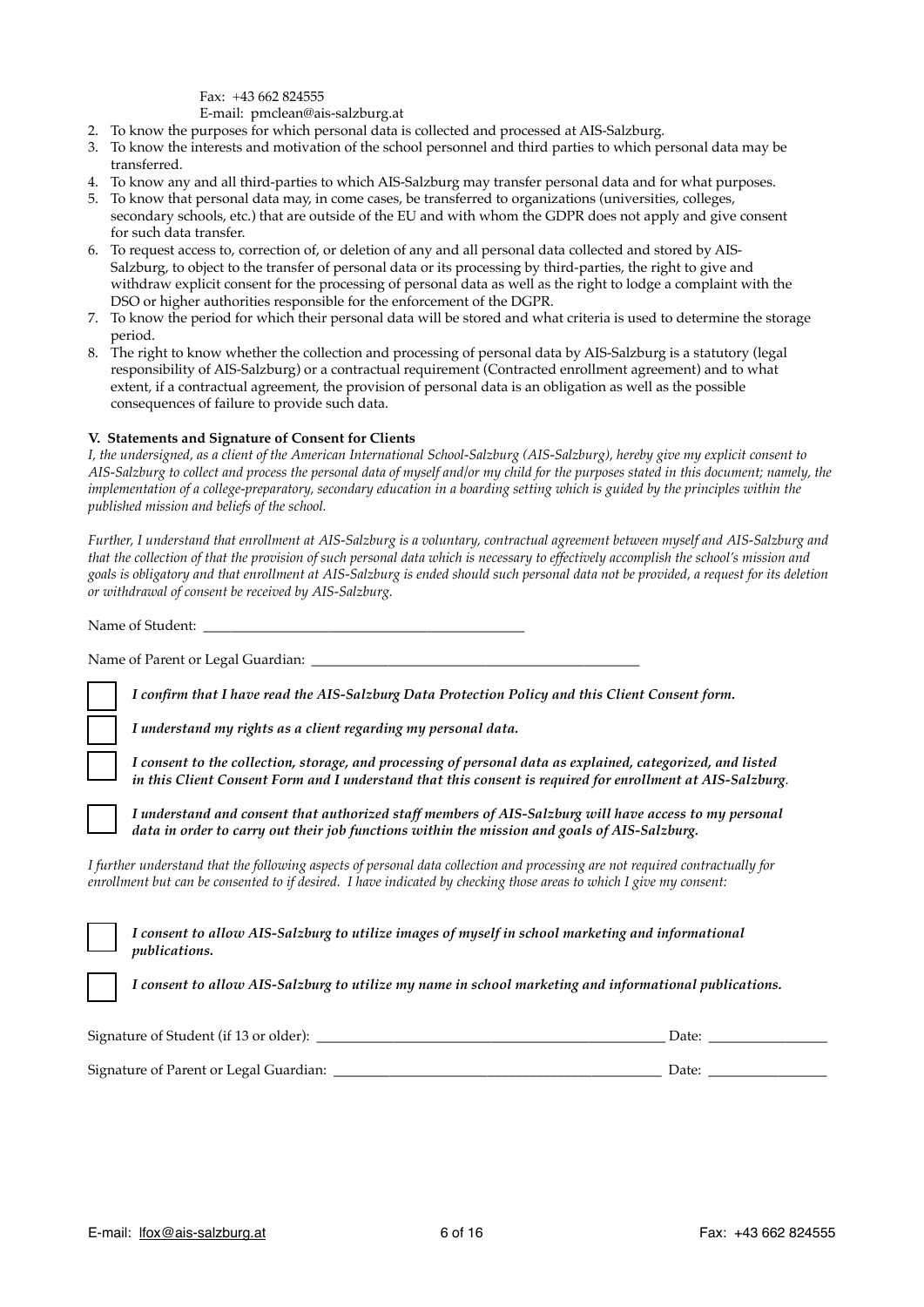## **Enrollment Form 3:** *Contact Information*

The school sends all formal reports, including midterm and trimester grade reports, statements of account, etc., by electronic mail to the parents or guardians listed below. Please submit an e-mail address which can be utilized for this purpose and will be frequently checked throughout the school year. This is a parent contact address only. *Student e-mail addresses should not be submitted here.* Should your contact information change during the school year, please inform the AIS-Salzburg office of the new contacts.

| Parental/Legal Guardian E-mail Contact Address:                                  |  |
|----------------------------------------------------------------------------------|--|
| Parental/Legal Guardian Telephone Contact Number: ______________________________ |  |
| Parental/Guardian Fax Number:                                                    |  |
| <b>Primary Mailing Address:</b>                                                  |  |
|                                                                                  |  |
|                                                                                  |  |
| <b>Emergency</b> Contact Number (if different than above):                       |  |

*IMPORTANT: Please note that the data protection laws in the European Union (GDPR) require that all transfer of personal data between the school and its clients be regulated by the stipulations of the GDPR as explained in the AIS-Salzburg Data Protection Policy statement. Please review this information carefully and help us ensure that your personal data remains private and secure by keeping this contact information up-to-date at all times. Should you feel that your e-mail account's security is suspect, please make the necessary changes and inform our staff immediately if it involves a new e-mail address. The AIS-Salzburg staff is prohibited from transferring any personal data to any other contact address not listed on this form.*

## **Educational Agencies and Consultants**

If you would like to consent to the transfer of your personal data to an educational consultant or representative of the family as a third party:

- 1. They must have signed a separate contractual agreement with AIS-Salzburg, and
- 2. You must provide their secure e-mail and telephone number (below) if you consent to their reception of personal data:

Name of Educational Agent and Organization: \_\_\_\_\_\_\_\_\_\_\_\_\_\_\_\_\_\_\_\_\_\_\_\_\_\_\_\_\_\_\_\_\_\_\_\_\_\_\_\_\_\_\_\_\_\_\_\_\_\_\_\_\_\_

Contact E-Mail: \_\_\_\_\_\_\_\_\_\_\_\_\_\_\_\_\_\_\_\_\_\_\_\_\_\_\_\_\_\_\_\_\_\_\_\_\_\_\_\_\_\_\_\_\_

Statement and Signature:

*I, the parent or legal guardian, consent to private personal data being transferred to the above-stated agent and organization. Without this signature, I understand that AIS-Salzburg is forbidden to send such data given the GDPR.*

Signature: \_\_\_\_\_\_\_\_\_\_\_\_\_\_\_\_\_\_\_\_\_\_\_\_\_\_\_\_\_\_\_\_\_\_\_\_\_\_\_\_\_\_\_\_\_\_\_\_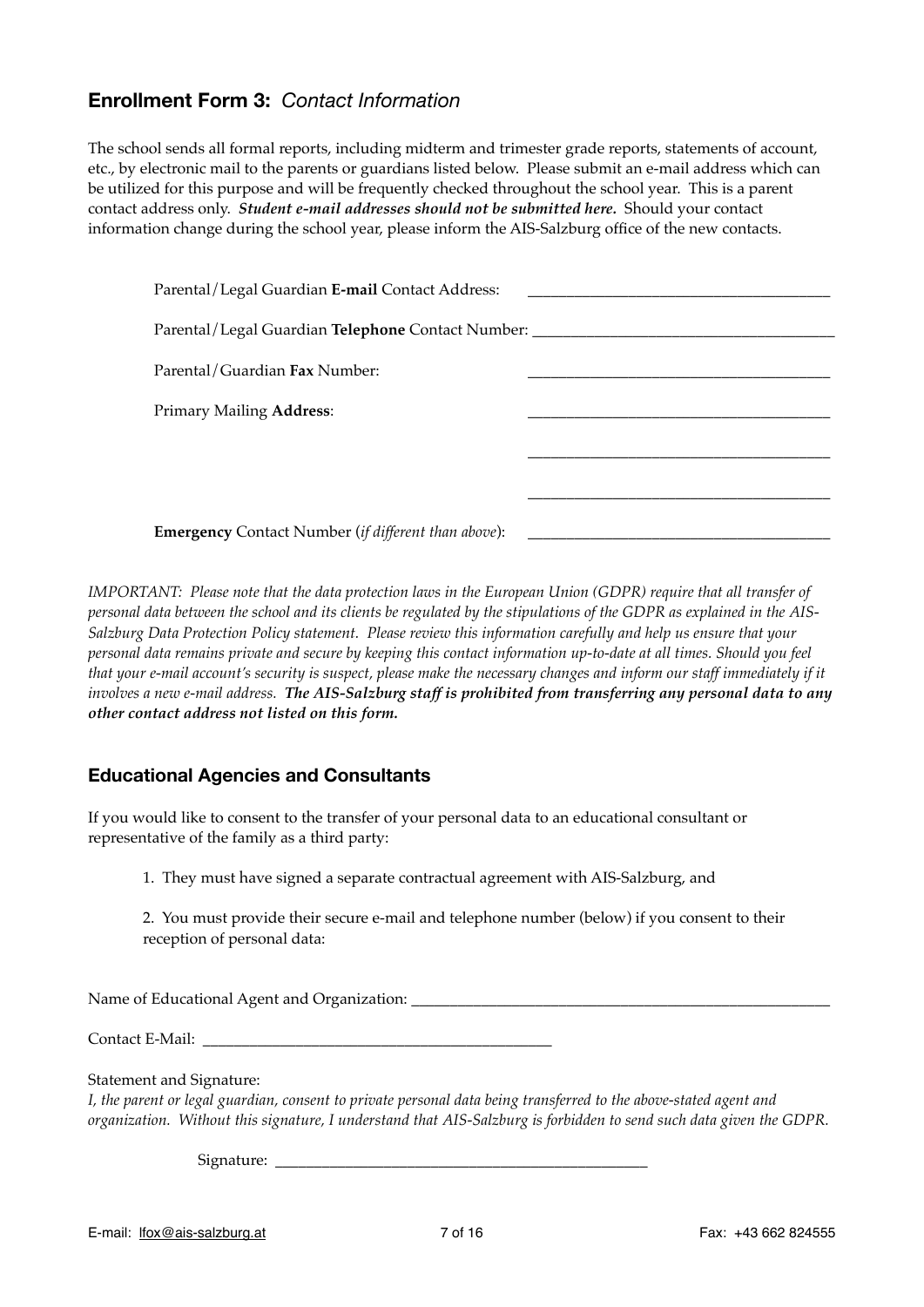## **Enrollment Form 4:** *Athletics/Physical Education Participation*

Name of Student (*Please print clearly*):

The American International School-Salzburg requires all students to participate in physical education courses each trimester of enrollment. Additionally, ski and snowboarding trips as well as many active activities on weekends are scheduled and a range of competitive athletics teams are organized and participate throughout the year. In order for a student to take part, the parent or guardian must agree to release AIS-Salzburg from liability provided the school establishes procedures for proper care, safeguarding and risk assessment for all such activity.

*I hereby give permission for my son or daughter to participate in all forms of supervised and unsupervised sports and activities including skiing/snowboarding and contact sports. I release the school of all liability, present and future, incurred by reason of injury to my son or daughter while participating in such activities at AIS-Salzburg.*

*I do not grant my son or daughter permission to participate in such activity (Please explain on a separate sheet). Note: Without participation in the credit-bearing, required physical education courses at AIS-Salzburg, promotion and/or graduation may not be achieved.*

*Parent/Guardian Signature:*  $\blacksquare$ 

*Student Signature: \_\_\_\_\_\_\_\_\_\_\_\_\_\_\_\_\_\_\_\_\_\_\_\_\_\_\_\_\_\_\_\_\_\_\_\_\_\_\_\_\_\_\_\_\_\_\_\_\_\_\_\_*

### **Enrollment Form 5:** *Leaves to the City*

**Name of Student** (*Please print clearly*):

With parental or guardian permission, boarding students may leave campus during free time provided they remain within the city limits of Salzburg and the health situation is such that leaving campus is considered safe. It is critically important, however, that the resident staff is informed of the whereabouts of our students at all times when off campus. Tracking of student movement by the school staff must be agreed to as well. Strict guidelines are in place for reporting upon departure and return. All students must heed these guidelines and report back to campus before the required curfew time. Below, are three possible options for free time use off campus which parents and guardians should consider carefully and then sign below:

*1. I am in agreement with the school's policy of allowing my son or daughter leaves to the city during free time provided appropriate sign-out and sign-in procedures are adhered to and no other restrictions are in place.*

*2. I am in agreement with the school's policy of allowing my son or daughter leaves to the city but allow him or her to leave campus only when accompanied by another student and within the school's restrictions.* 

*Name of responsible student: \_\_\_\_\_\_\_\_\_\_\_\_\_\_\_\_\_\_\_\_\_\_\_\_\_\_\_\_\_\_\_\_\_\_\_\_\_\_\_\_\_\_\_\_\_\_\_\_\_*

*3. My son or daughter should only be allowed to leave campus under the supervision of the school staff.*

*Parent/Guardian Signature:*  $\blacksquare$ 

*Student Signature:* \_\_\_\_\_\_\_\_\_\_\_\_\_\_\_\_\_\_\_\_\_\_\_\_\_\_\_\_\_\_\_\_\_\_\_\_\_\_\_\_\_\_\_\_\_\_\_\_\_\_\_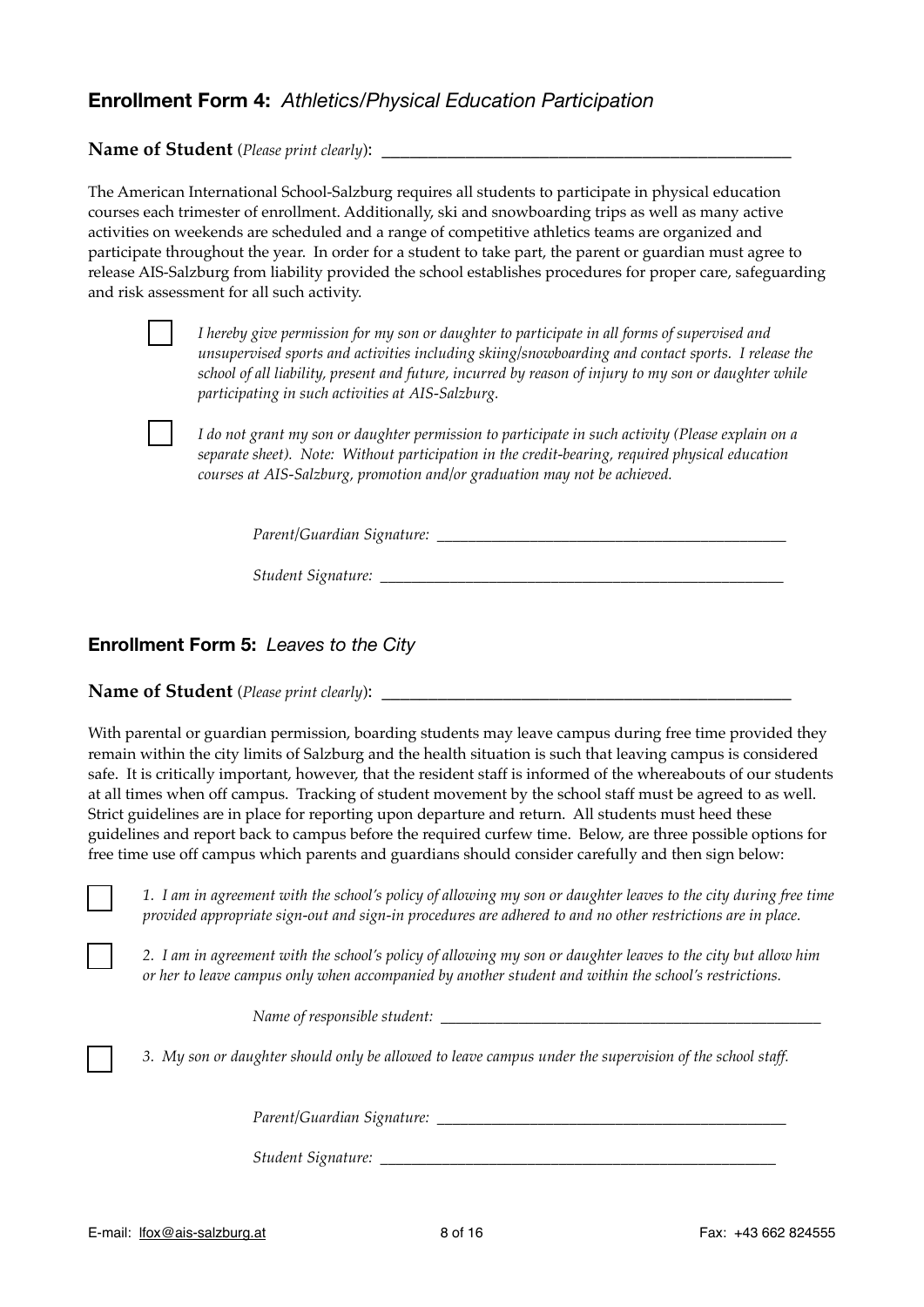## **Enrollment Form 6:** *Alcoholic Beverages*

**Name of Student** (*Please print clearly*):

For students seventeen years of age and with parental permission, consumption of one glass of wine (100 ml table wine or 5 fl. oz.) or beer (285 ml or 12 fl. oz.) is allowed in licensed and approved public restaurants and guesthouses on Friday and Saturday evenings, consumed before 21:30 with a meal and in accordance with Austrian law. The following restrictions on alcoholic beverage consumption for students with permission should be carefully noted. *Any violations of this policy will result in immediate termination for the school year and possible further disciplinary consequences*:

1. All alcohol consumption must accompany a meal between 16:00 and 20:00 on Friday or Saturday evenings when allowed by the administration. The school reserves the right to declare certain weekends as "dry," suspending alcohol permission for all students.

2. All bars or other establishments that cater primarily to the serving of alcoholic beverages are off limits to all boarders at AIS-Salzburg with or without alcohol permission.

3. Consumption of hard alcoholic beverages (anything other than beer or wine) is prohibited at all times.

4. Students with alcohol permission are not allowed to purchase alcohol for later consumption. Possession of alcoholic beverages on campus results in referral to the disciplinary committee for determination of consequences including possible suspension or expulsion from AIS-Salzburg.

6. The school reserves the right to utilize a breathalyzer to make all determinations concerning inappropriate levels of alcohol consumption. With or without the use of a breathalyzer, the AIS-Salzburg staff is considered appropriately aware and qualified to determine inappropriate alcohol consumption, resulting in possible disciplinary consequences.

7. The administration reserves the right to determine if the blood alcohol level of a student with permission is inappropriately high and an abuse of this permission in all cases whatsoever.

8. In cases in which a student endangers themselves or others while under the influence of alcohol and thereby violates our Child Protection policy, the AIS-Salzburg Child Protection Team will meet to determine appropriate consequences.



*a. My son or daughter is younger than 17 years of age and will not be turning 17 this school year. Therefore, the policy regarding alcoholic beverage consumption is not applicable.*



*b. My son or daughter is 17 years of age or will turn 17 during the present school year. However, we do NOT wish to grant him or her this permission.*

*c. I am in agreement with the policy as stated and grant my son or daughter permission to consume alcoholic beverages within the guidelines listed above. My son or daughter is 17 years of age or is granted this permission as of his or her 17th birthday on* 

 $(date)$ .

*Parent/Guardian Signature: \_\_\_\_\_\_\_\_\_\_\_\_\_\_\_\_\_\_\_\_\_\_\_\_\_\_\_\_\_\_\_\_\_\_\_\_\_\_\_\_\_\_\_\_\_\_\_*

*Student Signature:*  $\blacksquare$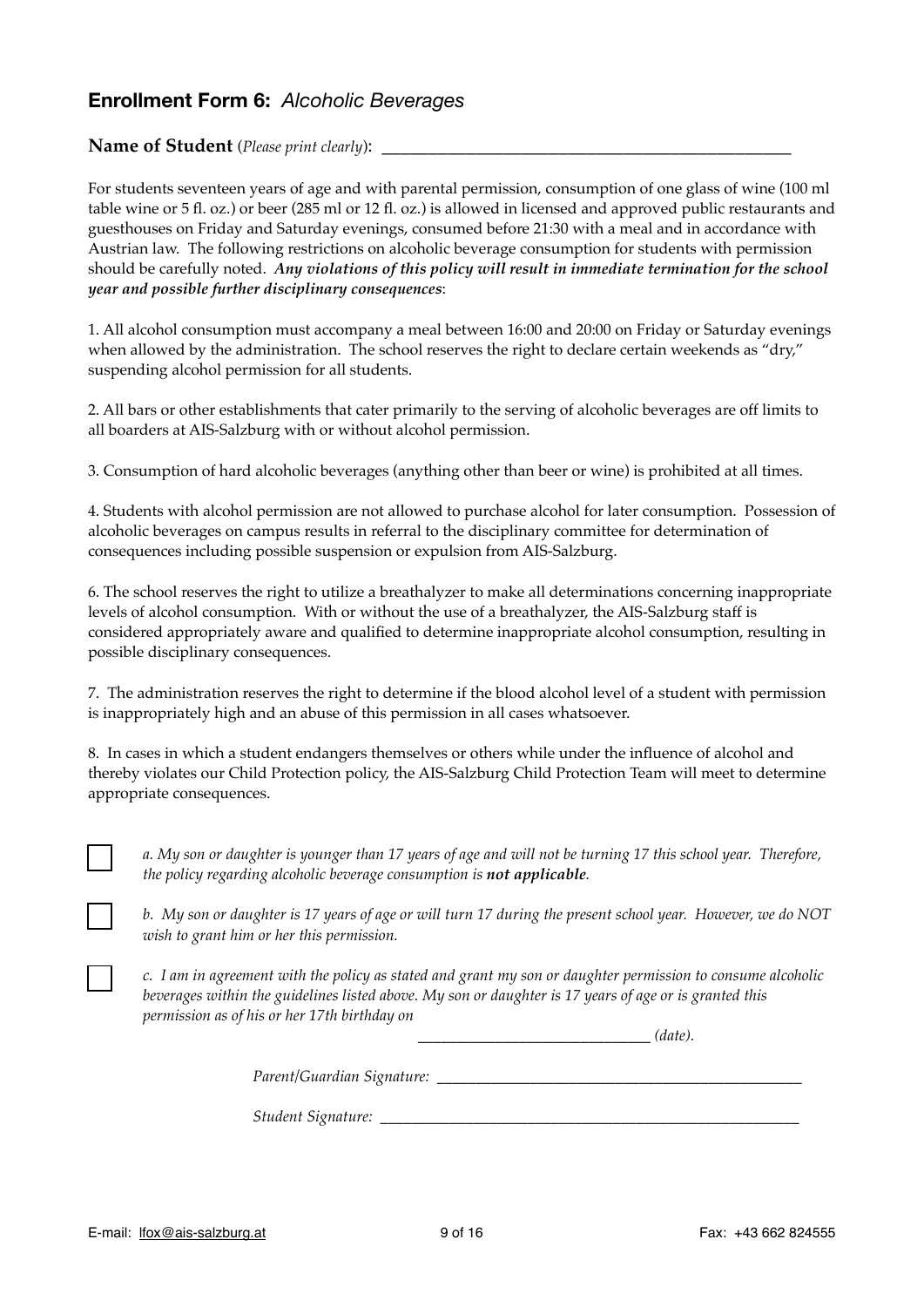## **Enrollment Form 7:** *Damage Liability Declaration and Agreement*

### **Name of Student** (*Please print clearly*): \_\_\_\_\_\_\_\_\_\_\_\_\_\_\_\_\_\_\_\_\_\_\_\_\_\_\_\_\_\_\_\_\_\_\_\_\_\_\_\_\_\_\_\_

As the parent of a boarding student at AIS-Salzburg, I understand and accept the following terms and conditions for residency in the school's dormitories for the 2022-2023 school year:

- 1. I understand and accept that the school property which my child is given to utilize during the school year is not the personal property of my child and that it is expected that they care for it and maintain its usefulness and value during my child's period of enrollment at the school.
- 2. I understand and accept that an inventory and damage assessment of my child's dormitory room and its furnishings will be conducted at the start of the school year which will determine and establish the room and furnishings conditions. I understand that this assessment will be signed by my son or daughter upon moving into the dormitories.
- 3. I understand that any damage beyond that resulting from normal use is the responsibility of my child as well as my child's roommates and I agree to reimburse the school not only for any damages for which my child is responsible but also for the time and labor of the school staff, shipping, and any other costs directly associated with replacement or repair of the damaged item.
- 4. I understand and accept—in accordance with the school's policy as defined in the Parent and Student Handbook—that should no one accept responsibility for damage done to school property in my child's room or its furnishings, the costs for replacement and/or repair will be equally shared by myself and the parents of any other occupants of the room.
- 5. I understand that the AIS-Salzburg administration has the right to withdraw payment for replacement and/or repair of damages from my child's incidentals account.
- 6. I understand and accept that my child's responsible utilization of school materials, furnishings, and property is not limited to his or her dormitory room, but extends to any school or other facilities, rooms, public areas, and furnishings whose utilization is granted by the school administration.

*As the parent or guardian of the above-named student, I have read, understood, and agree that my child shall comply with the terms of this Damage Liability Declaration and Agreement. I agree to cover the costs of replacement and repairs of any damage—beyond normal usage—for which my child is responsible.* 

*Parent/Guardian Signature:* 

*Student Signature:* \_\_\_\_\_\_\_\_\_\_\_\_\_\_\_\_\_\_\_\_\_\_\_\_\_\_\_\_\_\_\_\_\_\_\_\_\_\_\_\_\_\_\_\_\_\_\_\_\_\_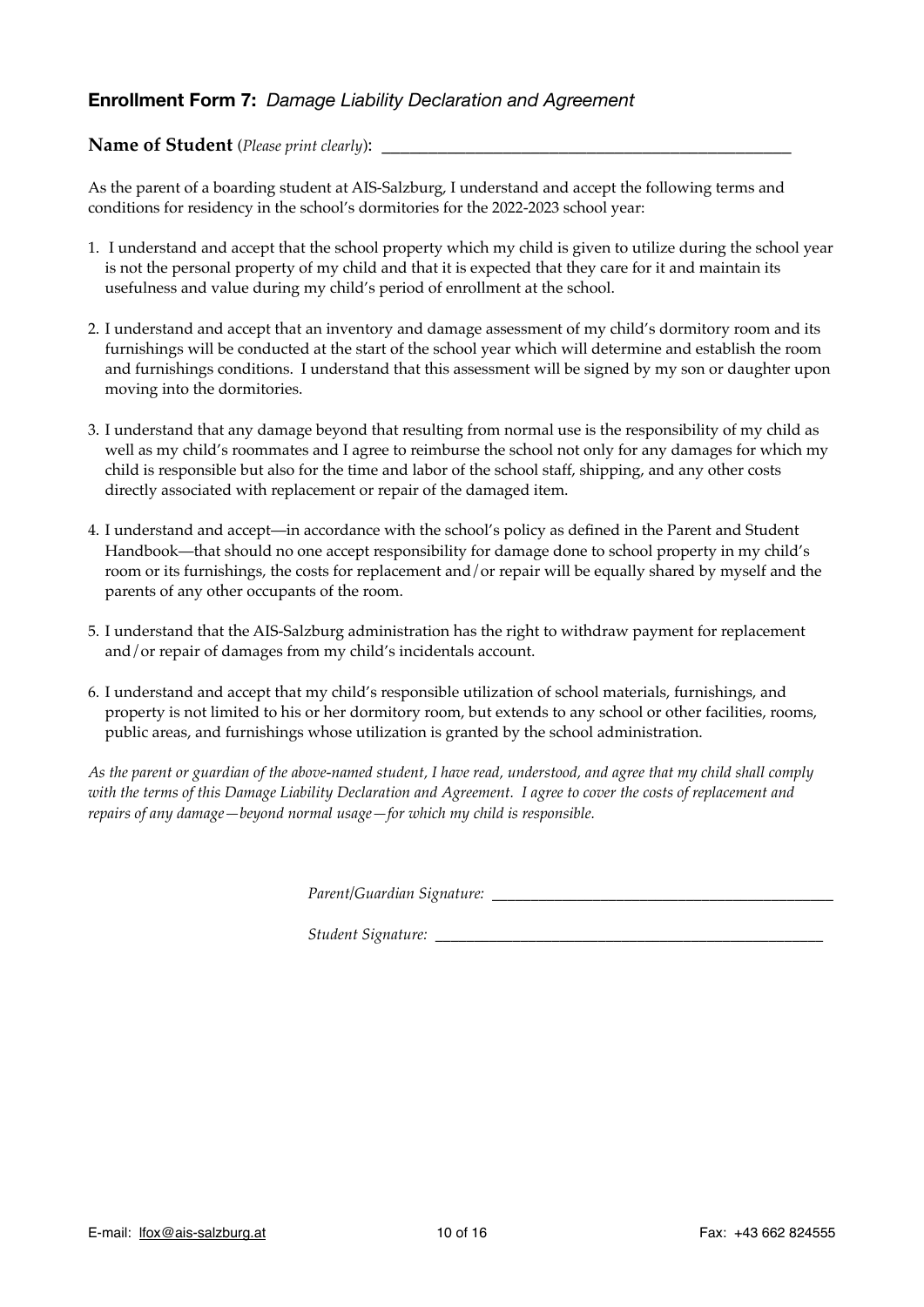### **Enrollment Form 8:** *Attendance Policy Agreement*

### **Name of Student** (*Please print clearly*): \_\_\_\_\_\_\_\_\_\_\_\_\_\_\_\_\_\_\_\_\_\_\_\_\_\_\_\_\_\_\_\_\_\_\_\_\_\_\_\_\_\_\_\_

### **AIS-Salzburg Attendance Policy**

- 1. All students at AIS-Salzburg must be in attendance in all credit-bearing courses at least 80% of the total scheduled instructional time each academic year. Students who are not in attendance at least 80% of the class time will not receive academic credit. This includes both excused and unexcused absences. Failure to receive credit will result in non-promotion and potential forfeiture of the school's diploma.
- 2. Unexcused absences from one or more class periods is considered a disciplinary infraction and will result in consequences which include restriction of free time, detention, campusing, or referral to the Disciplinary Committee in cases of repeated offenses.
- 3. Early departures before vacation or excursion periods as well as late returns afterwards will be marked as unexcused by the school administration regardless of the circumstances. Flight arrangements and travel plans need to be made well in advance with this policy in mind. As in the case of all unexcused absences, the student forfeits the right to make up the academic work assigned and disciplinary consequences may also result. The school year calendar is posted on the school's website.
- 4. All students at AIS-Salzburg must meet the schools' physical education requirement of two class hours per week during each trimester of enrollment. In the case of illness or injury which does not allow participation (with confirmation of a physician) the physical activity requirement will be made up when the student is physically capable of doing so.
- 5. All boarding students are required to attend weekly evening study halls on Sunday through Thursday evenings. Failure to attend an evening study hall will result in campus restriction and detention hall. 5 day boarders as well as full-boarders who have received weekend check-out permission are to return to the school campus before 18:00 on Sunday evening.
- 6. All full-boarding students are required to participate in the weekend activities program. Should a weekend check-out be desired, the following guidelines must be strictly adhered to:
	- a. Check-outs for the weekend are made exclusively to parents and immediate family members who assume full responsibility for their child while away from school.
	- b. Check-outs for the weekend must be agreed to by the school administration following the submission of a request form. This form must be received before 16:00 on the Wednesday before the desired weekend check-out .
	- c. Written or telephonic approval or confirmation by the parents is required.
	- d. The administration reserves the right to deny a weekend check-out at any time for any reason.

*As the parent or guardian of the above-named student, I have read, understood, and agree to the terms and policies relating to attendance at AIS-Salzburg. I agree to assist my child in meeting all attendance expectations as explained above. I further understand and agree that the failure of my child to meet the school's minimum attendance requirements may result in non-promotion, forfeiture of the school diploma, and/or disciplinary consequences.*

*Parent/Guardian Signature:* \_\_\_\_\_\_\_\_\_\_\_\_\_\_\_\_\_\_\_\_\_\_\_\_\_\_\_\_\_\_\_\_\_\_\_\_\_\_\_\_\_\_\_\_\_

*Student Signature:* \_\_\_\_\_\_\_\_\_\_\_\_\_\_\_\_\_\_\_\_\_\_\_\_\_\_\_\_\_\_\_\_\_\_\_\_\_\_\_\_\_\_\_\_\_\_\_\_\_\_\_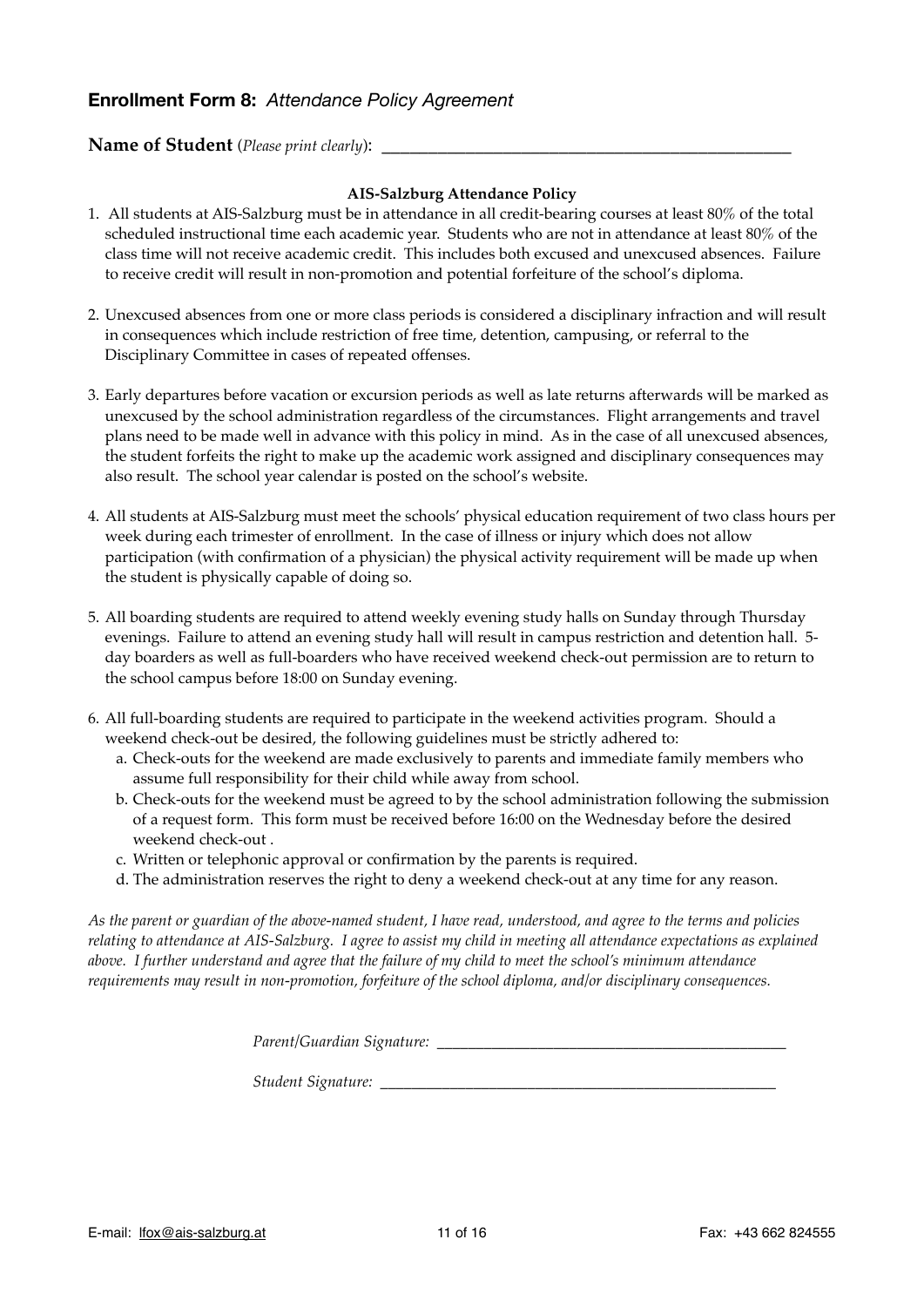# **Enrollment Form 9:** *Community Commitment and Code of Conduct*

### Name of Student (*Please print clearly*):

### *All students enrolled at AIS-Salzburg are required to sign the following community commitment and Code of Conduct:*

As an AIS-Salzburg student, I understand that there are certain rules and expectations as presented in the Parent and Student Handbook that make living and attending school together safe and beneficial for everyone. Further, I understand and commit myself to demonstrate core ethical values while enrolled at AIS-Salzburg including integrity, honesty, self-discipline, responsibility, respect, citizenship, and service to my community.

I understand and agree with the expectations as presented in the latest copy of the AIS-Salzburg Parent and Student Handbook and agree that the school has the right and obligation to make and enforce these rules and expectations. I also understand that failure to follow these rules and expectations may violate Austrian law and the safety requirements to which the school is obligated. I, therefore, affirm that while enrolled at AIS-Salzburg:

*...I will do my best to abide by all expectations of behavior and conduct as communicated to me in the Parent and Student Handbook.*

*...I will demonstrate respect and regard toward all other persons who are members of my school community at all times, helping to establish a climate of trust and safety throughout the community.*

*...I will not engage in actions which is destructive of or disregards the school community's rules and* 

*expectations, the laws of Austria, or the rights accorded each and every member of the school community.*

*...I agree to uphold and demonstrate ethical behavior which includes honesty, self-discipline, responsibility, appropriate citizenship, and service to my community.*

*...I agree to uphold the highest standards of academic and personal integrity toward my teachers, instructors, and supervisors as well as the thoughts, information, creation, and writings of others which is protected by copyright. Further, I commit myself to the submission of academic work which is purely and completely of my own creation or invention.*

*...I understand that suspension and expulsion from the school community may result from serious disciplinary infractions which compromise the security, safety, respect and cooperation required of all members of the school community.*

*Student Signature: \_\_\_\_\_\_\_\_\_\_\_\_\_\_\_\_\_\_\_\_\_\_\_\_\_\_\_\_\_\_\_\_\_\_\_\_\_\_\_\_\_\_\_\_\_\_\_*

*As the parent of a student enrolled at AIS-Salzburg, I understand that my child is to abide by the above-mentioned expectations and rules and will dedicate themselves to meeting their academic and social obligations with integrity, honesty, respect, responsibility, service to the community, and appropriate citizenship. I understand that my child may be denied continued enrollment at AIS-Salzburg should the school administration determine that they are unacceptable members of the school community due to disregard or lack of respect for the above-mentioned expectations.*

*Parent/Guardian Signature: \_\_\_\_\_\_\_\_\_\_\_\_\_\_\_\_\_\_\_\_\_\_\_\_\_\_\_\_\_\_\_\_\_\_\_\_\_\_\_\_\_\_\_\_\_\_*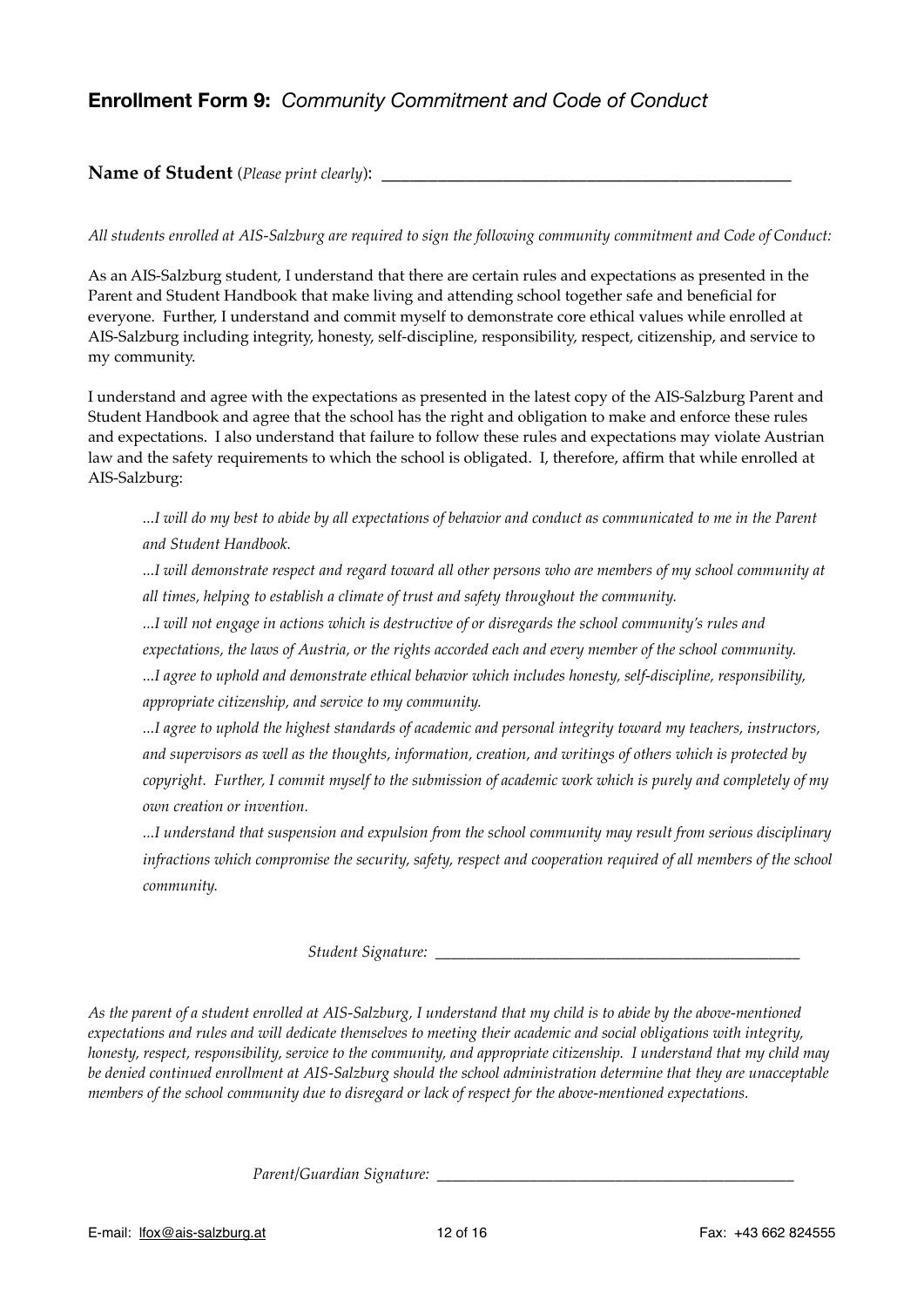## **Enrollment Form 10:** *Excursion Participation*

**Name of Student** (*please print clearly)*: *\_\_\_\_\_\_\_\_\_\_\_\_\_\_\_\_\_\_\_\_\_\_\_\_\_\_\_\_\_\_\_\_\_\_\_\_\_\_\_\_\_*

*In order to confirm numbers and move ahead with planning, we kindly request that the following information be submitted before the start of the 2022-2023 school year. All boarding students should fill out the following information:*

### **Fall Excursion:**

| Paris, France (included in tuition package)               |  |
|-----------------------------------------------------------|--|
| <b>Barcelona, Spain</b> (at additional cost of $\in$ 200) |  |

**Paris, France** *(included in tuition package)* **September 27-October 2, 2022 Barcelona, Spain** *(at additional cost of €200)* **September 27-October 2, 2022**

*My son or daughter will participate in the Fall Excursion to Paris, France.*

*My son or daughter will participate in the Fall Excursion to Barcelona, Spain.*

*My son or daughter will NOT participate in the Fall Excursion and will return home during this period.*

### **Winter Excursion:**

**Zell am See, Austria** *(included in tuition package)* **February 23-26, 2023**

*My son or daughter will participate in the Winter Excursion to Zell am See.*

*My son or daughter will NOT participate in the Winter Excursion and will be returning home during this period.*

*Parent/Guardian Signature:* \_\_\_\_\_\_\_\_\_\_\_\_\_\_\_\_\_\_\_\_\_\_\_\_\_\_\_\_\_\_\_\_\_\_\_\_\_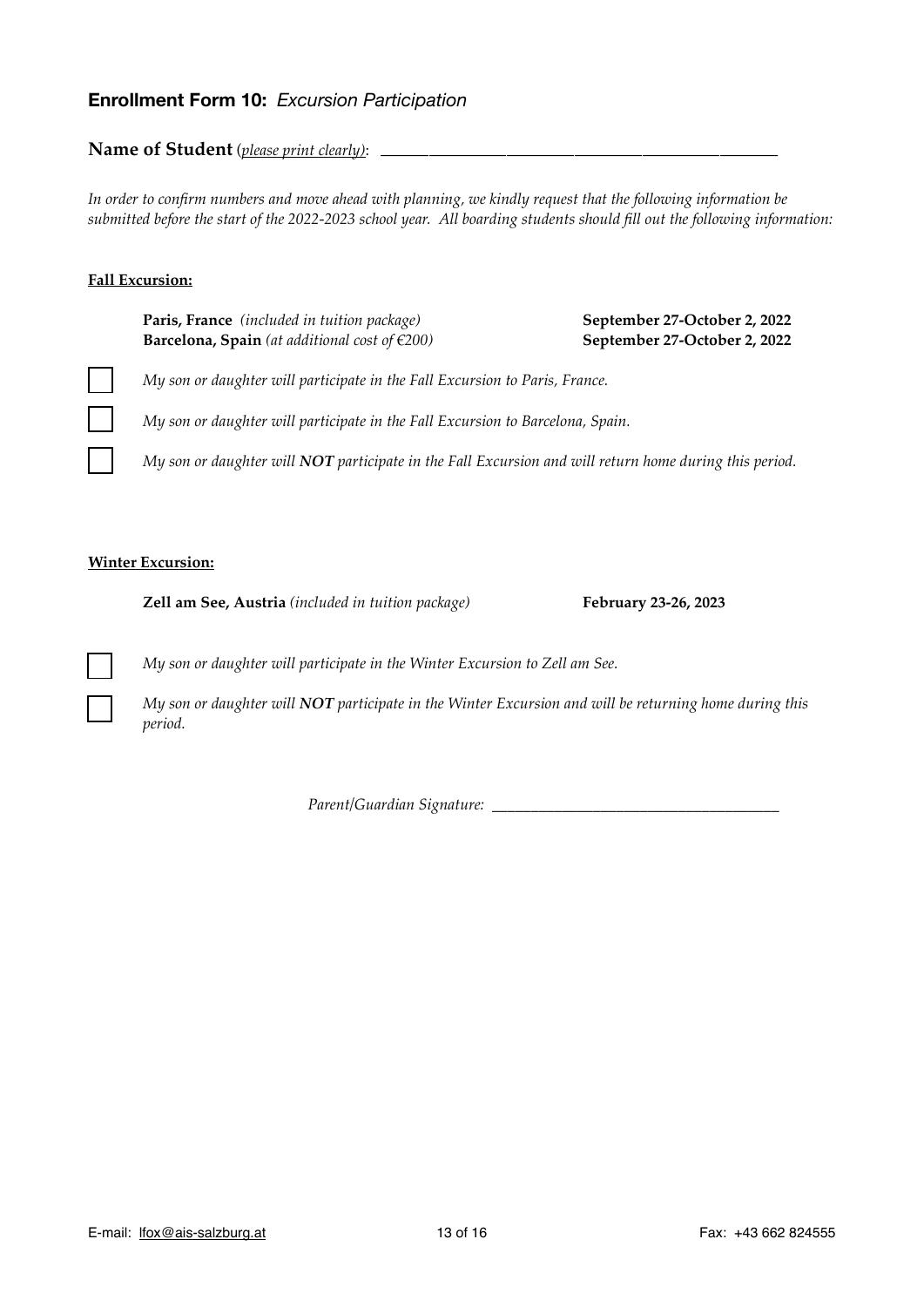# **Enrollment Form 11:** *Health Form and Record - Page 1*

*All new students enrolled at AIS-Salzburg must bring this form filled out following a physical examination from their local general physician. Returning students should submit an updated version of this form annually.*

| <b>Student Name:</b>        |                                       |                |             |  |  |
|-----------------------------|---------------------------------------|----------------|-------------|--|--|
|                             | Sex (circle one): F M Weight (in kg): | Color of Eyes: | Hair Color: |  |  |
| Distinguishing Marks/Scars: |                                       |                |             |  |  |

*Personal Health History: Please check if you have been diagnosed with any of the following. Provide further commentary as needed in the space below:*

| scarlet fever<br>measles<br>mumps<br>chickenpox | insomnia<br>emotional disorders<br>recurrent headache<br>head injury | chest pain<br>chronic cough<br>heart palpitations<br>high/low blood |             | recurrent diarrhea<br>rupture/hernia<br>dizziness/fainting<br>paralysis |
|-------------------------------------------------|----------------------------------------------------------------------|---------------------------------------------------------------------|-------------|-------------------------------------------------------------------------|
| herniated disk/<br>spinal injury                | rheumatic fever                                                      | pressure<br><b>STDs</b>                                             |             | tuberculosis                                                            |
| sinusitis                                       | shortness of breath                                                  | meningitis                                                          |             | diabetes                                                                |
| hepatitis $A/B$                                 | tumor, cancer, cyst                                                  | joint injury                                                        |             | epilepsy/                                                               |
| gall stones                                     | ADS/Hyperactivity                                                    |                                                                     | convulsions |                                                                         |
| Allergies: Please list all known allergens:     |                                                                      |                                                                     |             |                                                                         |
|                                                 |                                                                      |                                                                     |             |                                                                         |

*Other: Please provide any further significant information related to your personal health history:*

| General Health Questions (please circle the appropriate response):                          |     |    |                                 |     |    |
|---------------------------------------------------------------------------------------------|-----|----|---------------------------------|-----|----|
| 1. Has your physical activity been restricted during the past five years?<br>Explanation:   |     |    |                                 | yes | no |
| 2. Have you ever been hospitalized for any condition not listed previously?<br>Explanation: |     |    |                                 | yes | no |
| 3. Have your tonsils been removed?<br>Explanation:                                          | yes | no | Has your appendix been removed? | yes | no |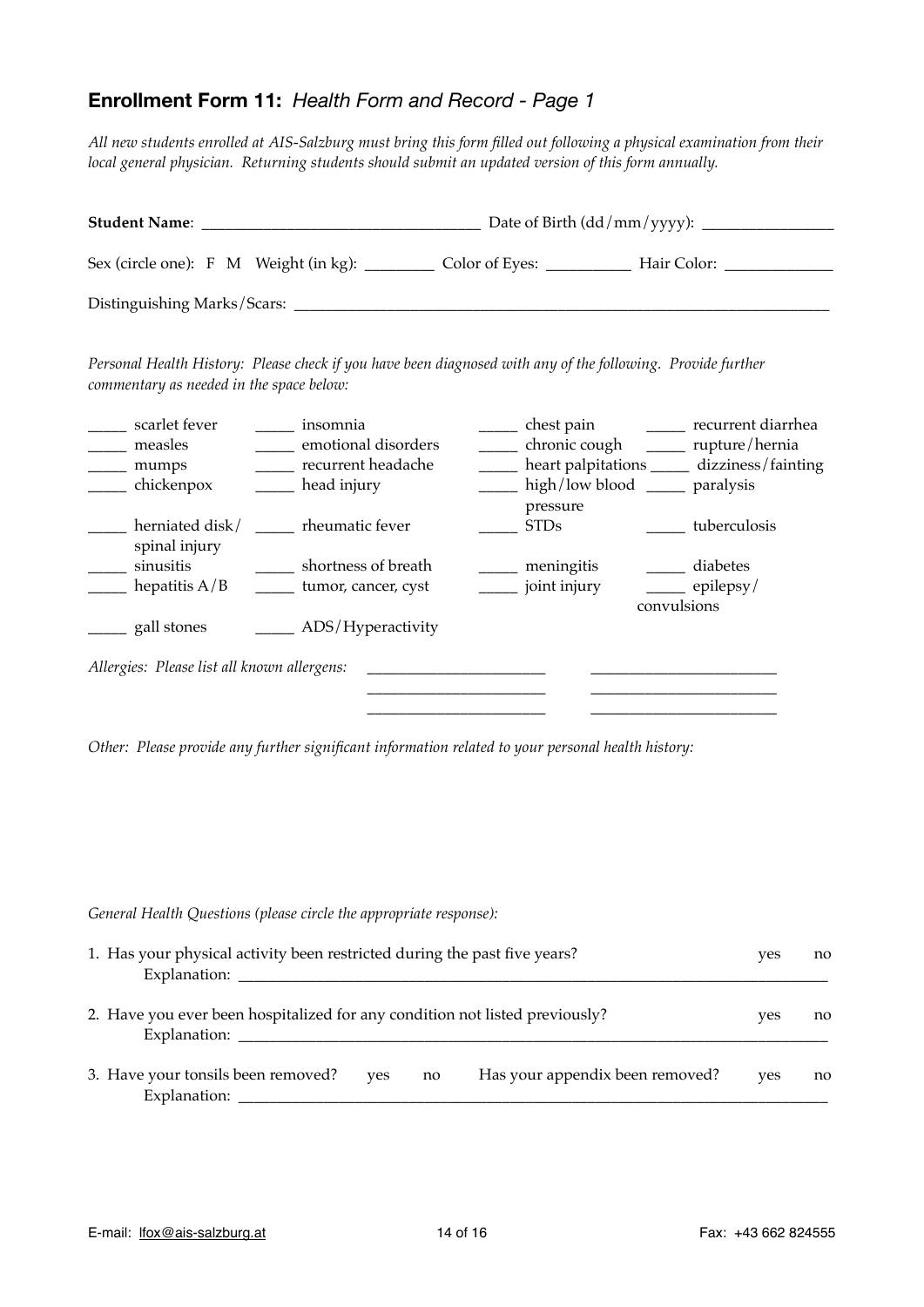# **Enrollment Form 11:** *Health Form and Record - Page 2*

| school:                                                                                                                                          |                                                                                | 4. Below, please list all medication you take on a regular basis and would be required to take here at                    |                       |  |
|--------------------------------------------------------------------------------------------------------------------------------------------------|--------------------------------------------------------------------------------|---------------------------------------------------------------------------------------------------------------------------|-----------------------|--|
| Medication                                                                                                                                       |                                                                                | Explanation                                                                                                               |                       |  |
|                                                                                                                                                  |                                                                                |                                                                                                                           |                       |  |
|                                                                                                                                                  |                                                                                |                                                                                                                           |                       |  |
|                                                                                                                                                  |                                                                                |                                                                                                                           |                       |  |
| and provide a brief explanation:                                                                                                                 |                                                                                | 6. If you have been diagnosed with an abnormality in any of the following systems, please mark with an "X"                |                       |  |
| ______ head, ears, eyes, nose, throat                                                                                                            |                                                                                | ______ respiratory                                                                                                        | _____ Genitourinary   |  |
| _____ any paired organs                                                                                                                          |                                                                                | ______ neurological                                                                                                       | _____ muskuloskeletal |  |
| ______ gastrointestinal                                                                                                                          |                                                                                | _____ metabolic/endocrine                                                                                                 |                       |  |
| Explanation if necessary:                                                                                                                        |                                                                                |                                                                                                                           |                       |  |
| Immunization Record<br>Date                                                                                                                      | Vaccination<br>measles: rubella<br>hepatitis A                                 | Please list any other vaccinations below or provide the<br>school personnel with a copy of your vaccination record:       |                       |  |
|                                                                                                                                                  | hepatitis B<br>smallpox<br>polio                                               |                                                                                                                           |                       |  |
|                                                                                                                                                  | measles                                                                        |                                                                                                                           |                       |  |
|                                                                                                                                                  | cholera<br>tetanus                                                             |                                                                                                                           |                       |  |
|                                                                                                                                                  | mumps<br>D.P.T.                                                                |                                                                                                                           |                       |  |
| e.<br>h. ____________________<br>$\mathbf{i}$ . The contract of $\mathbf{j}$ is the contract of $\mathbf{j}$<br>Covid-19 Vaccination Information | Please fill out the following if you have received a vaccination for Covid-19: |                                                                                                                           |                       |  |
|                                                                                                                                                  |                                                                                | Vaccine Injected: Pfizer/Biontech   Moderna   Astra-Zeneca   Johnson& Johnson   Other: ____________                       |                       |  |
|                                                                                                                                                  |                                                                                | Date of first dose: _________ Date of second dose (if applicable): _________ Date of second dose (if applicable): _______ |                       |  |

If you wear glasses or corrective lenses, please state your prescription here: Left: \_\_\_\_\_\_\_\_ Right: \_\_\_\_\_\_\_\_ Are you currently undergoing corrective procedures (e.g., braces) on your teeth or jaw(s)?: yes no Explanation: \_\_\_\_\_\_\_\_\_\_\_\_\_\_\_\_\_\_\_\_\_\_\_\_\_\_\_\_\_\_\_\_\_\_\_\_\_\_\_\_\_\_\_\_\_\_\_\_\_\_\_\_\_\_\_\_\_\_\_\_\_\_\_\_\_\_\_\_\_\_\_\_\_\_\_\_